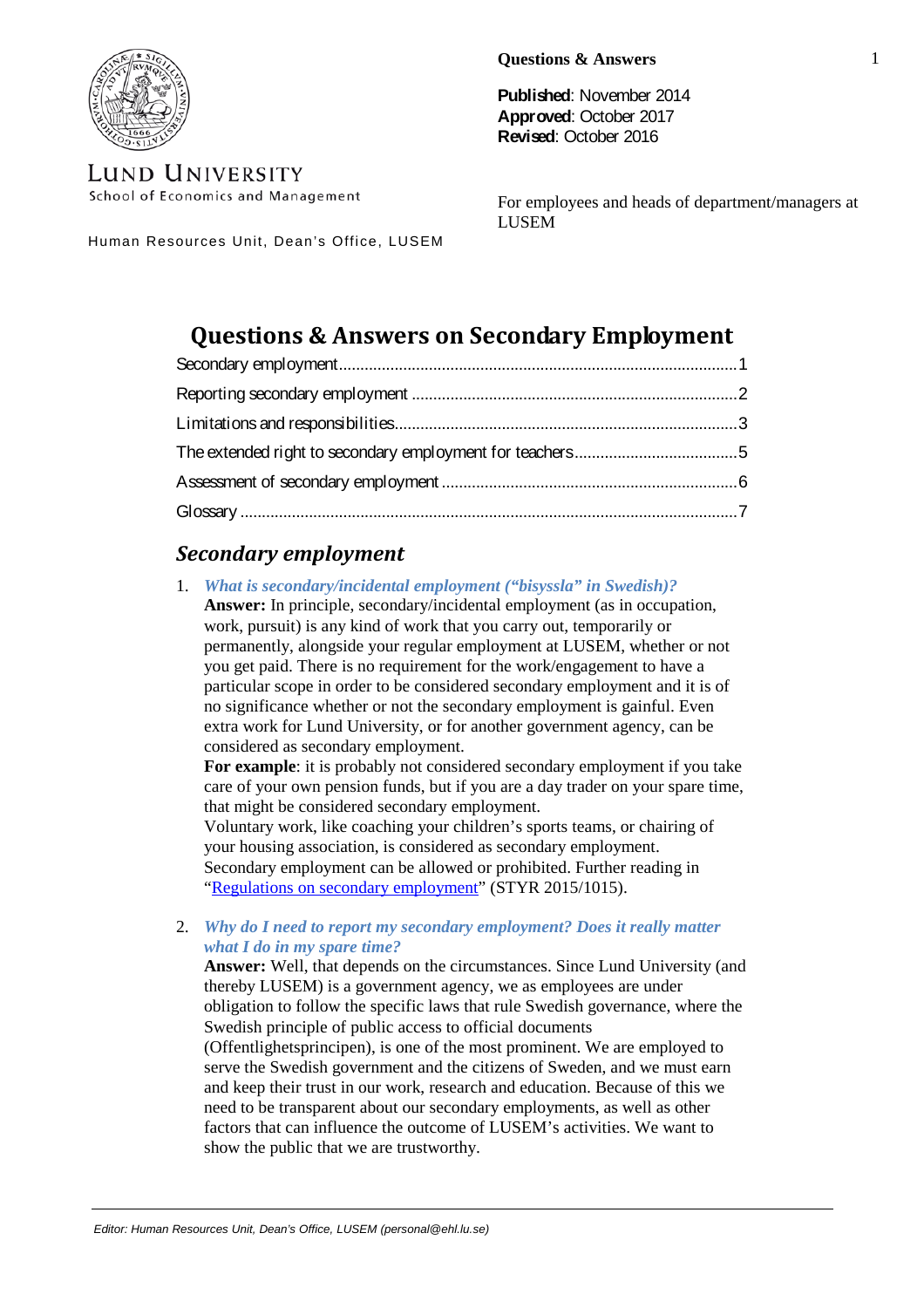3. *So, does this mean I´m not allowed to have any secondary employment?*  **Answer:** You may very well have secondary employment, as long as you follow the rules and regulations. You have an obligation to know and follow the rules and regulations about secondary employment. You do need to make sure that your secondary employment is allowed. If you are uncertain as to whether or not your secondary employment is allowed, please talk to your head of department/manager. If you need more support in the assessment of the secondary employment, do not hesitate to contact the HR unit at the Dean's Office, LUSEM. Further reading in ["Regulations on secondary employment"](http://www.staff.lu.se/sites/staff.lu.se/files/regulations-on-secondary-employment.pdf) (STYR 2015/1015).

# <span id="page-1-0"></span>*Reporting secondary employment*

4. *Do I need to report my secondary employment in Primula web?* **Answer:** Yes, if you are a teacher (see [definition\)](#page-4-1) or a professor, you are obliged to report whether or not you have secondary employment, in [Primula](https://primweb.adm.lu.se/index.jsp)  [web.](https://primweb.adm.lu.se/index.jsp)

If you belong to any of the other occupation categories at LUSEM, you only need to report your secondary employment in Primula web if the employer (usually your head of department/manager) demands that you do. But you still need to make sure you follow the rules and regulations of secondary employment, and that there can be no doubt about its lawfulness.

## 5. *How do I report my secondary employment?*

**Answer:** Start by going to [Primula web,](https://primweb.adm.lu.se/index.jsp) choose My page/Secondary employment. Choose "Confirm" to go to the form, where you choose "Secondary employment" in the drop down menu, and then "Confirm". Follow the instructions on the screen to submit the report for approval.

|                           | Log out                     |        |                                                               |
|---------------------------|-----------------------------|--------|---------------------------------------------------------------|
| <b>LUNDS UNIVERSITET</b>  |                             |        |                                                               |
| <b>My page</b>            |                             |        |                                                               |
|                           | Select secondary employment |        | Click "Confirm" to access the form.                           |
| <b>Employment records</b> |                             |        | If the "Select form" drop-down list                           |
| Leave of absence          | Create new 2014<br>Confirm  | Cancel | appears, select "Secondary<br>employment" and then "Confirm". |
| My cases                  |                             |        | View your already reported                                    |
| Personal data             |                             |        | Secondary employment under "My<br>cases".                     |
| Personal information      |                             |        |                                                               |
| Personal settings         |                             |        |                                                               |
| Secondary employment      |                             |        |                                                               |

## 6. *After my report is registered, what happens next?*

**Answer:** Your head of department/manager will be notified that you have registered a report of secondary employment that needs approving. Your head of department/manager makes an objective assessment of the secondary employment, in consultation with the Dean. If the secondary employment is judged to be permissible, you will get a confirmed "Approval" in Primula web. If, on the other hand, your secondary employment is seen as prohibited or questionable, you and your head of department/manager will have to discuss what makes it so and how to handle the circumstances that makes it prohibited. Should you need more support; you are always welcome to contact the HR unit at the Dean's Office, LUSEM.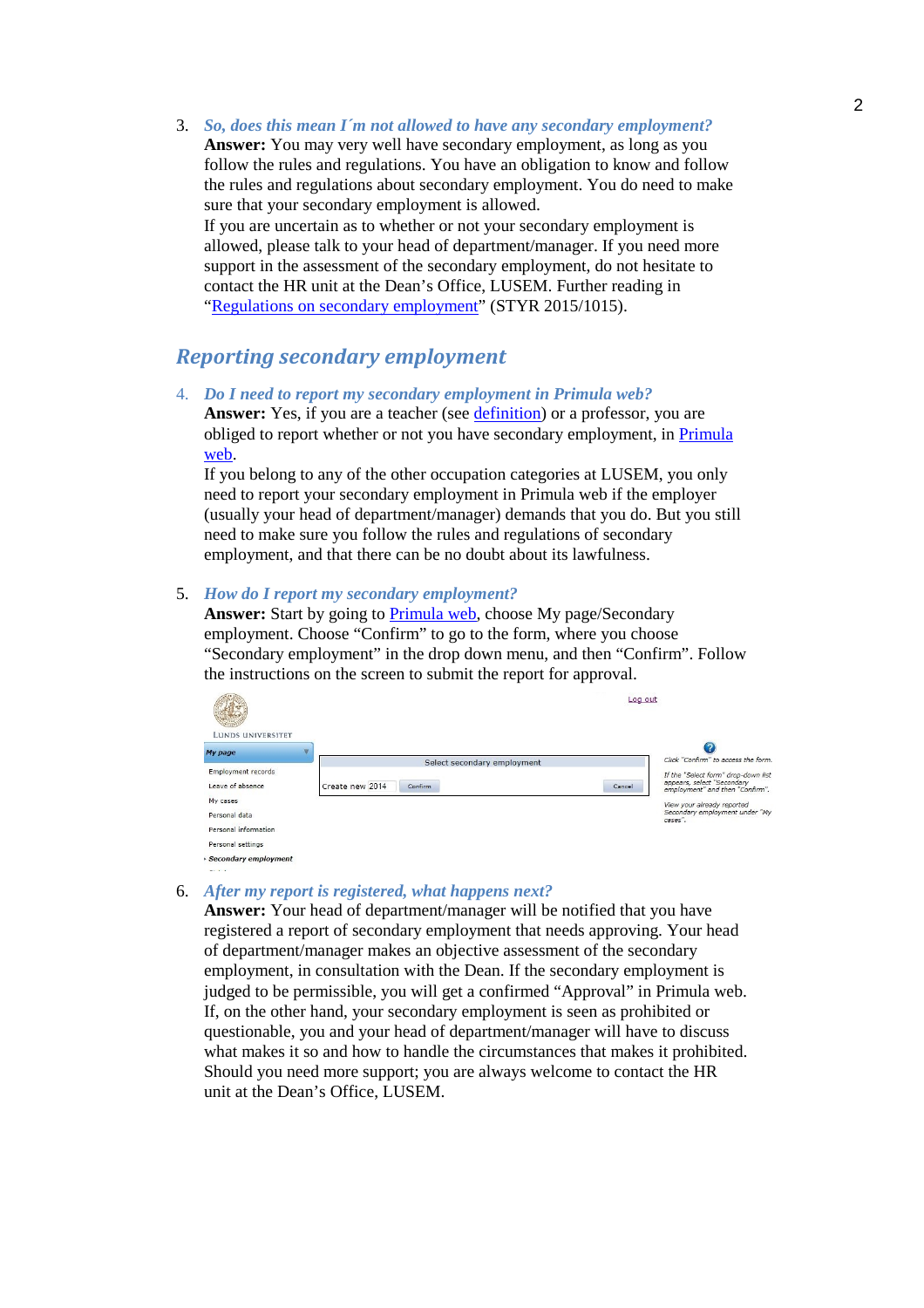7. *I´m employed as a teacher, but I don´t have any secondary employment. Do I need to put this into Primula web?*

**Answer:** Yes, you need to confirm in Primula web that you do not have any secondary employment. All teachers (please see [definition\)](#page-4-1) are **obliged** to either confirm they do not have one or register the necessary details about the one they have in Primula web. If you have already made a registration in Primula web, and nothing has changed since then, you do not need to do anything.

8. *I´m an adjunct senior lecturer/adjunct professor, do I have to report my secondary employment as well?*

**Answer:** Yes, you go by the same rules as all other teachers at the University. Make a registration in Primula web whether or not you have any secondary employment.

9. *I´m a manager at LUSEM, am I obliged to register my secondary employment?* 

**Answer:** Well, if you are covered by the Manager's Agreement (Chefsavtalet), i.e. the Dean of LUSEM, you have the same obligation to report your secondary employment as teachers, but you send your report on paper directly to the Vice-Chancellors office.

All other managers/heads of department go by the same rules as their basic profession (teacher or other employees).

10. *I did report my secondary employment a few years ago. Isn´t that enough?*

**Answer:** If you made your report in Primula web, and nothing has changed since then, you have fulfilled your obligation. If you recall sending your report on paper and not registering it in Primula web, you are obliged to renew the report in Primula web.

Make sure that you check the facts of your reported secondary employment at least once a year. Has anything changed since you made the initial report? Conditions, factors and attitudes change over time, and we must always view our secondary employments from an objective and critical perspective.

11. *How often do I need to make this report?*

**Answer:** You need to send a new report as soon as anything changes regarding your secondary employment. Review your registered report once a year. The lawfulness of your secondary employment is **your responsibility**.

## <span id="page-2-0"></span>*Limitations and responsibilities*

12. *I have secondary employment that sometimes involves me reading e-mails on "university time". Someone told me that that is not allowed; is that true?*  **Answer:** Yes, it is true.

Since we all are employed by a government agency, there needs to be a very clear line between your employment at the University and your secondary employment, in order for your secondary employment to be viewed as such, but also to avoid undermining confidence in you and the University.

You are **not** allowed to work with your secondary employment on "university time". You may **not** use the University equipment, offices or resources to work with your secondary employment. Read more in "Regulations on secondary [employment"](http://www.staff.lu.se/sites/staff.lu.se/files/regulations-on-secondary-employment.pdf) (STYR 2015/1015).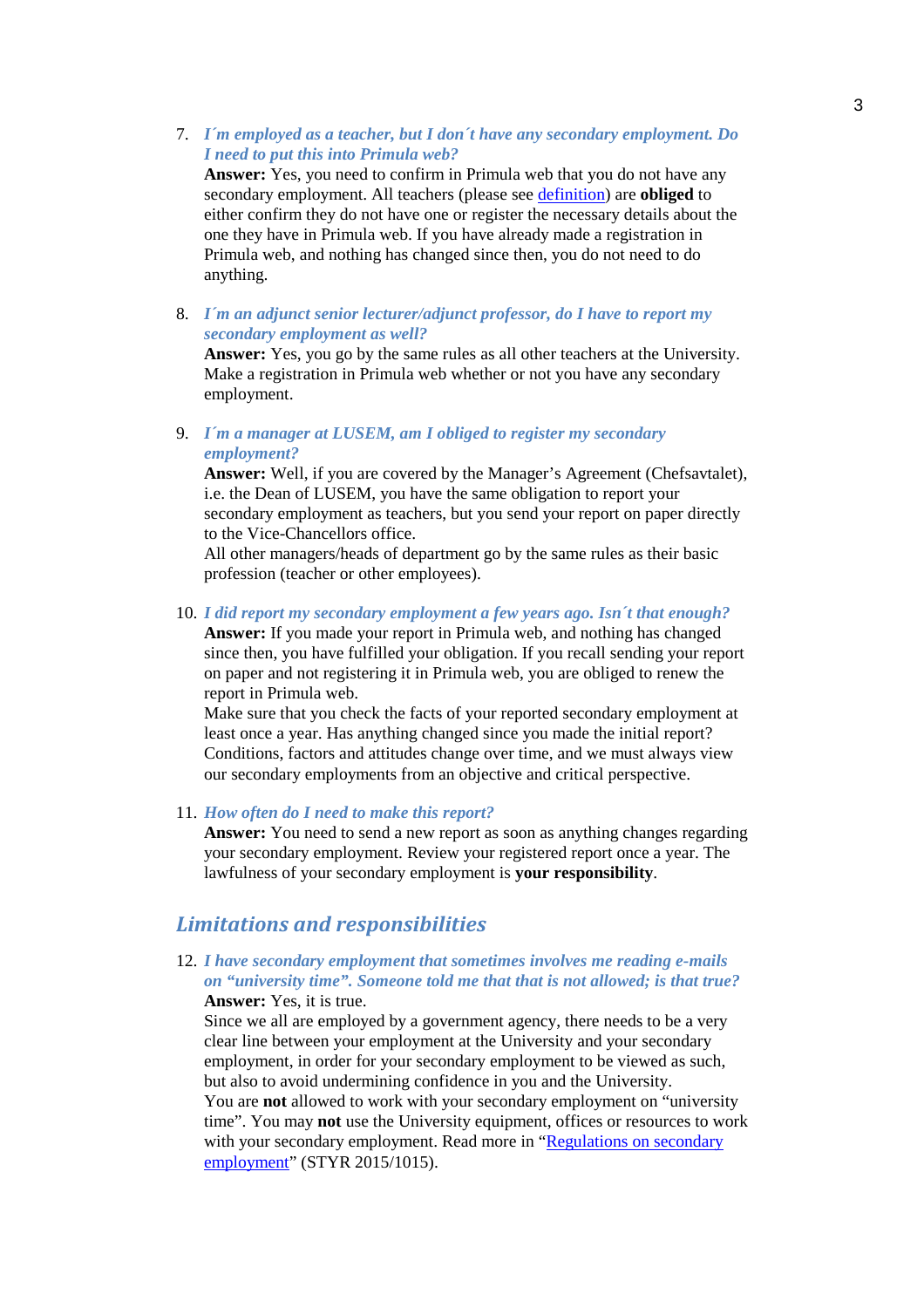#### 13. *What is considered to be prohibited secondary employment?*

**Answer:** According to Section 7 in the (1994:260) Public Employment Act: "*An employee may not have any employment or any assignment or exercise any activities that may adversely affect confidence in his or any other employee's impartiality in the work or that may harm the reputation of the authority."* This is the basis for the assessment of all secondary employment. Secondary employment that is not permitted is traditionally divided into three categories: **work that undermines trust/confidence impairs the employee's work** or **constitutes competition**. In addition to this, there may be other circumstances that render secondary employment not permissible. Secondary employment that undermines trust is prohibited by law. The prohibition on the other types of secondary employment is regulated in collective agreements.

## 14. *What is considered "work that undermines trust"?*

**Answer:** It is not possible to give a specific and defining example of what can be considered work that undermines trust. It varies depending on your position, what you are employed to do, what your responsibilities are, who you work with and so forth. It is a matter of judgment and it is advisable to test your thoughts on neutral parties to make sure you are not missing something.

15. *What do you mean by "impairs the employee´s work"?*

**Answer:** Any secondary employment that affects the work you are employed at the university to do, in a way that means you can´t fulfil your obligations to the University. Some examples: you can´t fulfil your supervision duties, due to circumstances that occur on account of your secondary employment, or you have too much work to do in your secondary employment and this makes you tired and less available in your primary employment or makes you ill.

#### 16. *What constitutes competing secondary employment?*

**Answer:** Competing secondary employment can potentially affect both the economics and the confidence rate for the University. For example: a contract education service business outside the University realm is considered competing secondary employment, and whether the University employee is the owner of said business or employed by it, it is most likely prohibited. In a case like that, the secondary employment could be considered as both competition and work that undermines trust.

## 17. *Who is responsible regarding prohibited secondary employment?*

**Answer:** You are responsible for ensuring that your secondary employment is allowed, according to the rules and regulations, no matter what your position at the University. You, as a government employee, are obliged to know the rules and regulations on secondary employment, and to act accordingly. If you have questions, talk to your head of department/manager and discuss the issue. Should you need more support in the discussion on the secondary employment, contact the HR Unit at the Dean's Office, LUSEM.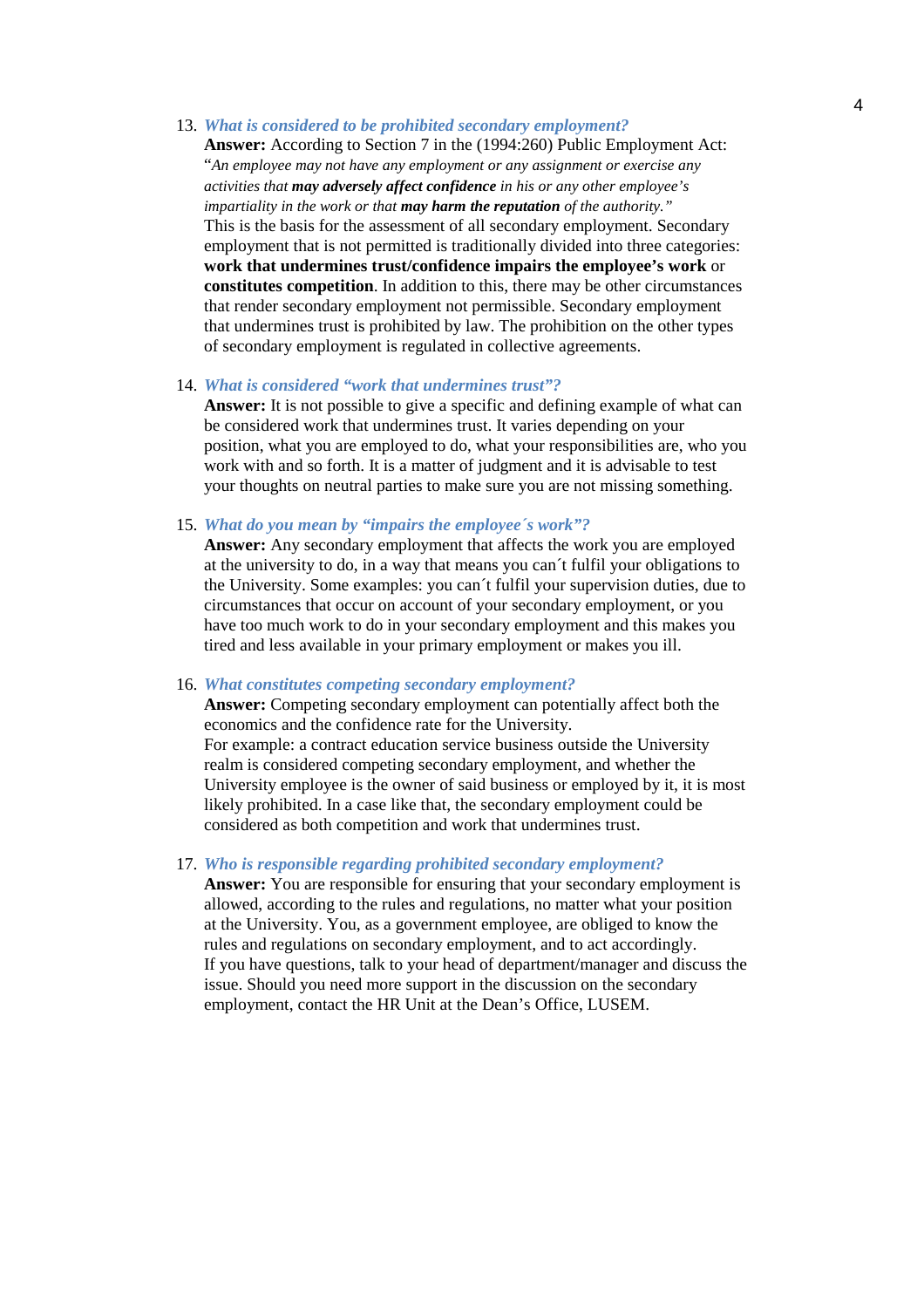18. *Is it really my responsibility to keep track of whether my secondary employment is allowed or prohibited? It seems rather complicated and difficult to assess…* 

**Answer: Yes. You are obliged** to make sure that your secondary employment is allowed, according to the rules and regulations.

If you need help in the assessment of your secondary employment ask your head of department/manager for support, and if you need additional support you can ask the Dean and also the HR unit at the Dean's Office, LUSEM.

# <span id="page-4-0"></span>*The extended right to secondary employment for teachers*

<span id="page-4-1"></span>19. *Lots of people are referred to as teachers, even though they have different titles. Who is considered to be a teacher at Lund University? And what does TA staff mean?*

**Answer:** According to the definition stated in the Lund University Appointments Procedure (Reg. no STYR 2014/676), "teacher" refers to the titles: *Professor, Visiting Professor, Adjunct Professor, Senior Professor, Senior Lecturer, Adjunct Senior Lecturer, Associate Senior Lecturer, Postdoctoral Research Fellow, Post-doctoral position, Lecturer and Adjunct Lecturer.* The translation refers to the Swedish titles in the document ["Lunds](http://www.medarbetarwebben.lu.se/sites/medarbetarwebben.lu.se/files/lus-anstallningsordning.pdf)  [universitets anställningsordning"](http://www.medarbetarwebben.lu.se/sites/medarbetarwebben.lu.se/files/lus-anstallningsordning.pdf), Reg. no STYR 2014/676, and does not in any way replace the meaning of the Swedish original document. So even if you sometimes work with the educational parts of the University, you are not automatically considered a teacher. If you are employed as researcher (forskare), policy officer (utredare) or developer (utvecklare), you belong to the personnel category of Technical/Administrative staff (TA). Different rules and agreements apply to the different personnel categories, with regard to aspects such as procedures for annual leave, extension of temporary employment and so forth.

20. *I'm a teacher and I´m thinking of starting up a business, based on my research. Am I allowed to do that, while I work at the University?*

**Answer:** Yes, as long as you are a teacher according to the definition in the Lund University Appointments Procedure, you are allowed to start up secondary employment regarding research or development within the subject area of your post, as long as you follow the rules and regulations on permitted and prohibited secondary employment.

It is important that you really make sure that your secondary employment and your work as an employee at the University are clearly separated, and of course that your secondary employment is allowed, according to the rules and regulations. The Swedish Higher Education Act (1992:1434), chapter 3, section 7 states:

"*In parallel with their teaching posts, teachers at higher education institutions may undertake employment or assignments or pursue activities relating to research and development work within the subject area of their posts, if in doing so they do not undermine the confidence of the general public in the higher education institution. Such secondary occupations shall be kept clearly separate from the tasks assigned to them within their posts."*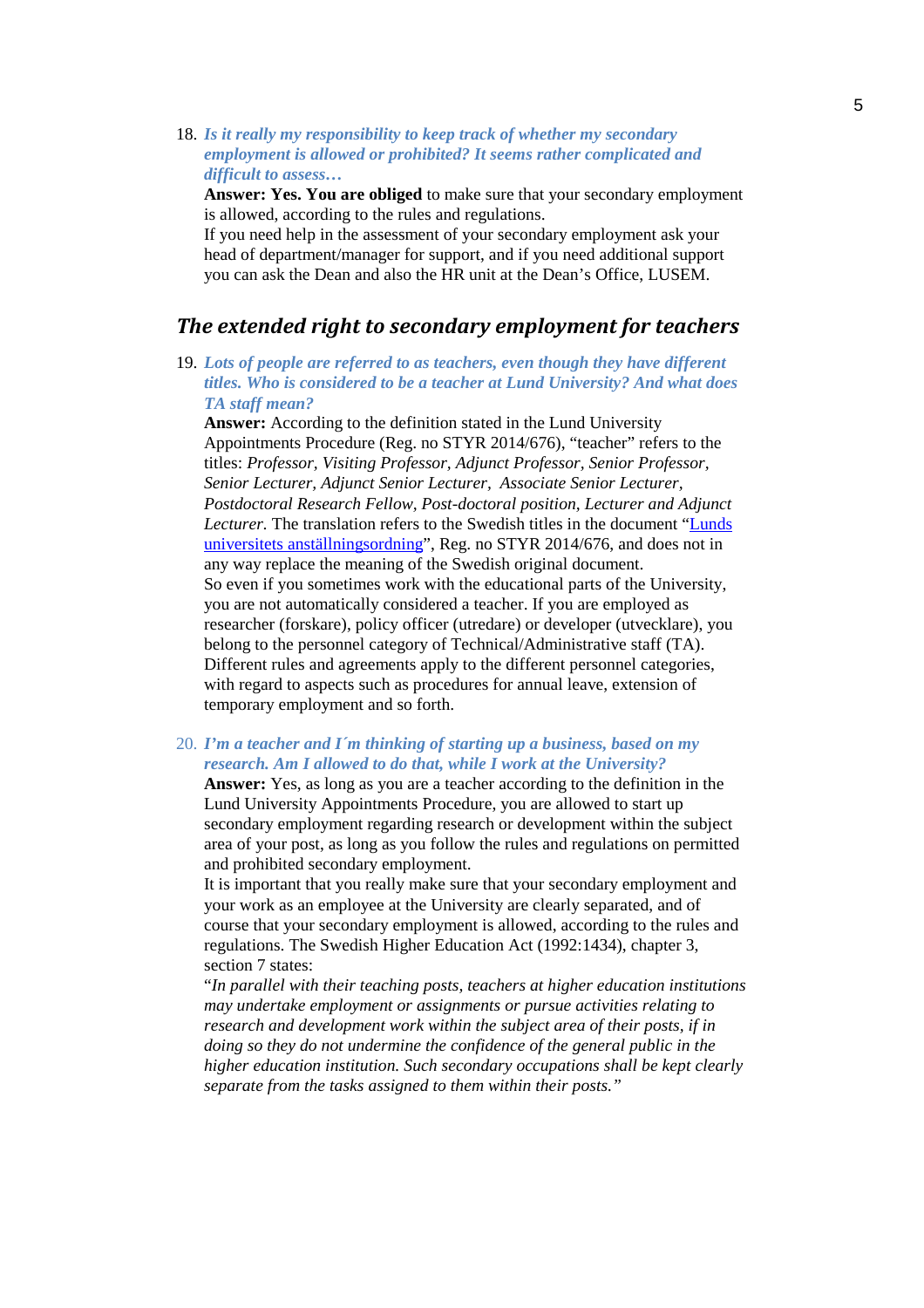21. *Does this mean that I can teach, as secondary employment?* 

**Answer:** Well, not really. The extended right to secondary employment concerns only research and development, within the subject area of your university position. On the other hand, you are allowed to teach as secondary employment, based on the Public Employment Act, as long as the activity is assessed as lawful, and not prohibited according to the rules and regulations. Every case has to be assessed, on the basis of the circumstances at hand.

# <span id="page-5-0"></span>*Assessment of secondary employment*

- 22. *Who´s responsible for the lawfulness of my secondary employment?*  **Answer: You are responsible for the lawfulness of your secondary employment**. If you have any doubts about your secondary employment, talk to your head of department/ manager and the Dean. You may also get additional support from the HR unit at the Dean's Office, LUSEM. Further reading in ["Regulations on secondary employment"](http://www.staff.lu.se/sites/staff.lu.se/files/regulations-on-secondary-employment.pdf) (STYR 2015/1015).
- 23. *I think it is difficult to assess the lawfulness of my secondary employment. Can I get some help?*

**Answer**: Yes, of course you can! Start by talking to your head of department/manager. If you need additional support, you can involve the Dean and the HR Unit at the Dean's Office, LUSEM.